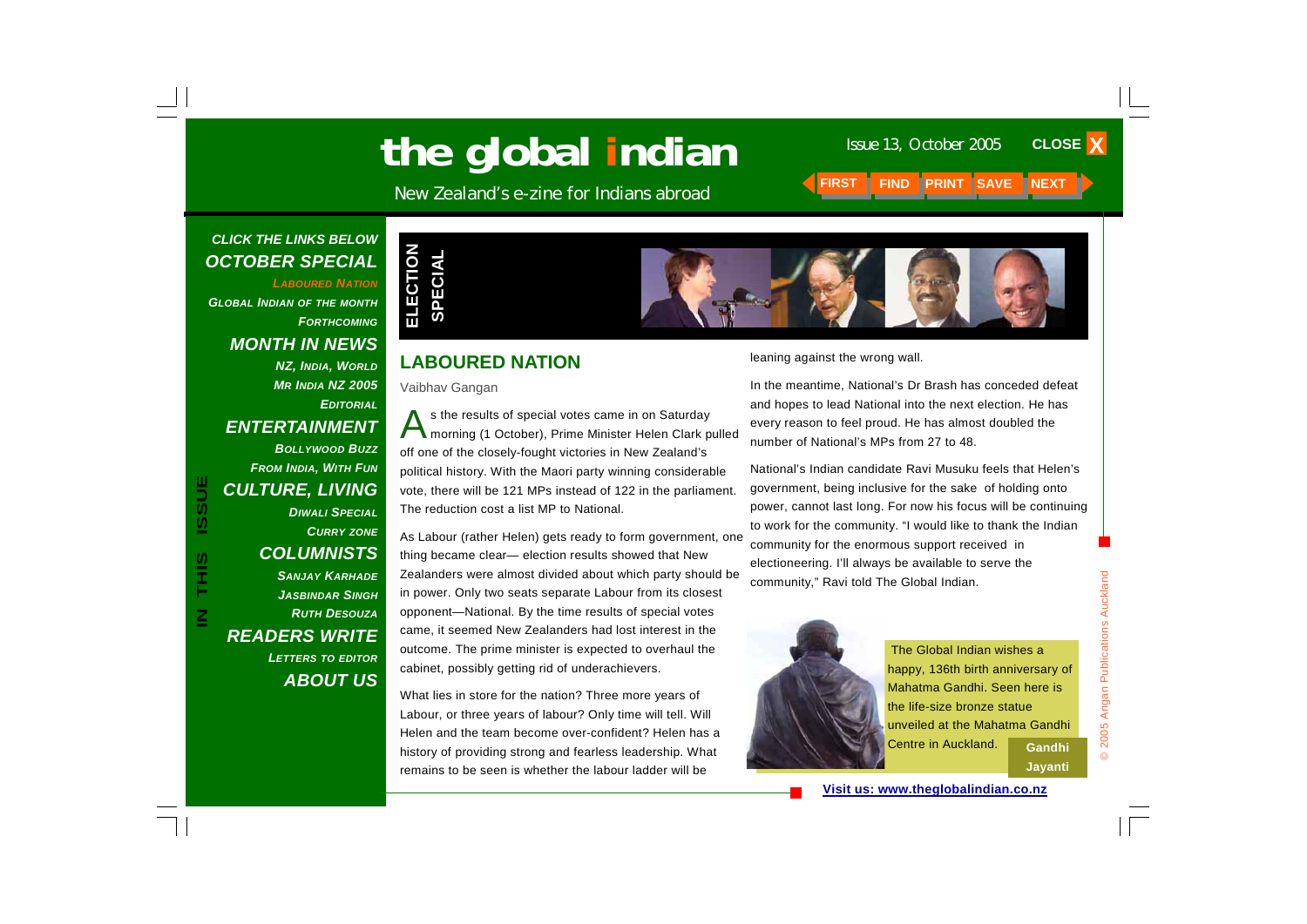

#### *CLICK THE LINKS BELOW OCTOBER SPECIAL*

*LABOURED NATIONGLOBAL INDIAN OF THE MONTH FORTHCOMINGMONTH IN NEWS NZ, INDIA, WORLD MR INDIA NZ 2005 EDITORIALENTERTAINMENT BOLLYWOOD BUZZFROM INDIA, WITH FUN CULTURE, LIVING DIWALI SPECIALCURRY ZONE COLUMNISTS SANJAY KARHADEJASBINDAR SINGH*

*RUTH DESOUZA*

*LETTERS TO EDITOR*

*ABOUT US*

partners of KPMG. For a boy from a farming family in Fiji, coming to New Zealand was a long journey, let alone aim to be a part-owner of one of the 'Big Four' international consultancies. A keen reader of novels, particularly those written by Indian authors, he loves listening to Hindi music, particularly ghazals.

**Brahma Sharma:** At 28, Brahma (*pictured*) became

one of the youngest

**CELEBRATING INDIAN SUCCESS**

**CELEBRATING INDIAN SUCCESS** 

Our flagship feature, The Global Indian of the Month, completed one year in September. We introduced this feature to assist Indians achieve success in New Zealand. Today, we look back and recap the 12 Global Indians we've featured.

**Vijaya Vaidyanath:** Vijaya (pictured) is the chief executive of Rodney District Council, New Zealand's largest growing district.

**Darius Mistry:** Darius heads ImageText (NZ) Ltd., New Zealand's oldest systems integration dealership.

**Raveen Jaduram:** Raveen is a general manager at Manukau Water, a business unit of Manukau City Council. He is also president of the New Zealand Water and Wastes Association.

**Anushiya Ayingaran:** Anushiya epitomises the new generation leader. She is the general manager of corporate services with Nurse Maude Association in

#### EMERIO Corp.

**Prof C R Rao:** He is among the world leaders in statistical science over the last six decades. Technical terms such as, Cramer-Rao inequality, Rao-Blackwellization, Rao's Score Test, Fisher-Rao Theorem and Rao distance appear in all standard books on statistics, and his theories are taught across the world.

**Vinod Kumar:** While shopping at Mitre Mega 10 in Auckland, if you bump into one of the men in uniform with the name-tag 'Vinod', chances are you have met the owner of Australasia's largest individually-owned hardware stores. *Continued...* 

Christchurch.

**Champak Mehta:**Take a Taranaki boy with Indian roots and put him in corporate America, and guess what you get? A down-to-earth Kiwi with strong Indian work ethics. Champak Mehta is one of

Fonterra's business development managers.

**Harish Nim:** IITan Harish is an NRI entrepreneur based in Singapore running a successful IT company –

> © 2005 Angan Publications Auckland 2005 Angan Publications Auckland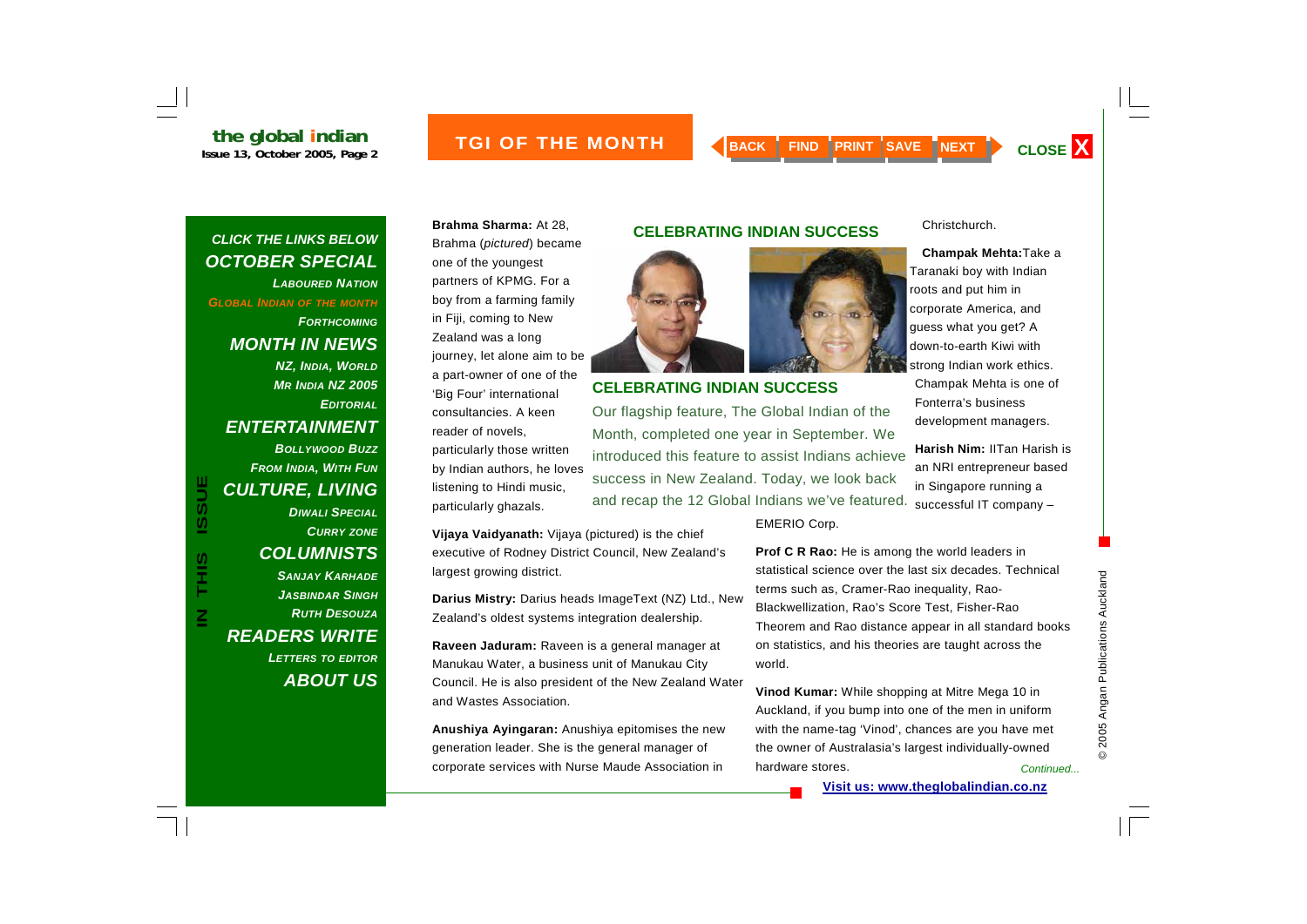#### *CLICK THE LINKS BELOW OCTOBER SPECIAL*

*LABOURED NATIONGLOBAL INDIAN OF THE MONTH FORTHCOMINGMONTH IN NEWS NZ, INDIA, WORLD MR INDIA NZ 2005 EDITORIALENTERTAINMENT BOLLYWOOD BUZZFROM INDIA, WITH FUN CULTURE, LIVING DIWALI SPECIALCURRY ZONE COLUMNISTS SANJAY KARHADEJASBINDAR SINGHRUTH DESOUZAREADERS WRITE LETTERS TO EDITOR*

**IN THIS ISSUE**

THIS<br>T

 $\overline{\underline{\mathsf{z}}}$ 

**ISSUE** 

*ABOUT US*

*Continued...* 

**Deepak Selvaratnam:** It's often said, "Those who can, do. Those who can't, consult!" Well, not in the case of Deepak who has successfully co-founded Contact Solutionz, a business process outsourcing consulting company, and showed 'he can!' He consults in auditing and other areas within the contact centre environment.

"Being able to integrate with the mainstream society and having an overarching need to contribute to the society go a long way." - Deepak Selvaratnam, Contact Solutionz

"In New Zealand, I sensed the need for auditing of contact centres. I found a market there," Deepak says.

**Jacob Rajan:** If there is anything Indian as popular in the Kiwi community as butter chicken, it's probably Jacob Rajan. Jacob is a performer and the author of Indian Ink's works, Krishnan's Dairy, The Candlestickmaker, and The Pickle King.

**Robert Khan:** Radio Tarana's Robert Khan is a proud founder today. Tarana commands 5% of Auckland's mainstream radio market share.

*Would you like to nominate someone as The Global Indian of the Month? Write to the editor.* **WANT TO NOMINATE?** 



### **APPEAL FOR HELP**

Have you heard a three-year old suffering a stroke? Shihab Fahim suffered a brain stoke in March, which left him paralysed. He can't swallow or speak

properly. The cost of his 21 days' stay at the hospital comes to \$37,500. Due to his father's (Ashrafuddin Khokon) non-residency status he will have to pay full hospital cost which they can't afford.

When The Global Indian came to know about Shihab, they spread the word among media, and within 24 hours, the story was reported by the NZPA, the NZ Herald (three stories), TV1, TV3 and others including ethnic media. The Global Indian thanks the mainstream media for covering this cause for the ethnic community.

You can send your donation to **ASB Bank, Albert Street Account no.12-3113-0000326-01 (Ref. customer No-RZD0107)**. This is a hospital bank account. Contact: Abdul Barek Mia, Acting President, Bangladesh Association New Zealand Inc., Ph: (09) 8152248/021-776261; Ashrafuddin Khokon, Ph-09 8282076)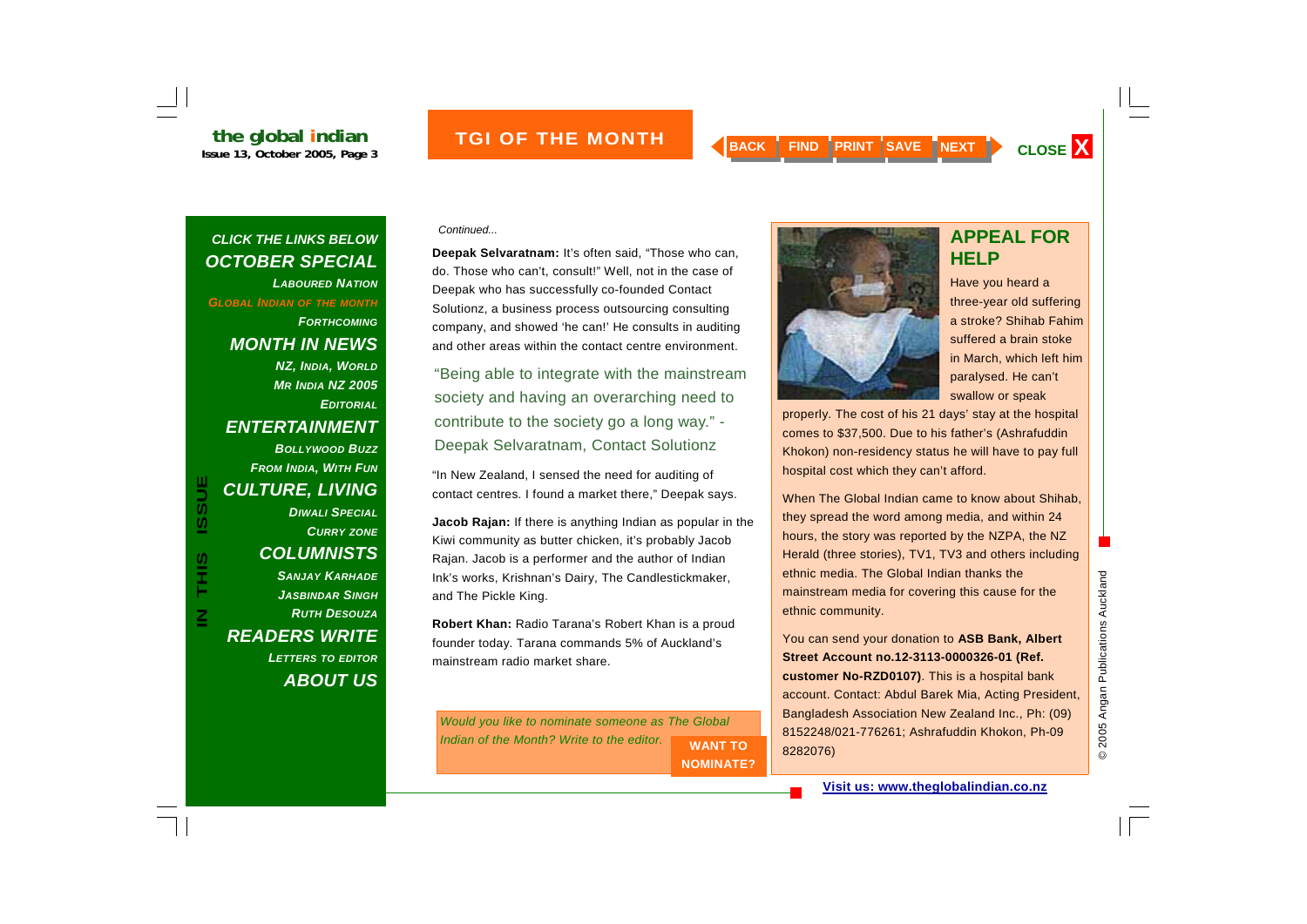#### **FORTHCOMING MONTH**

#### *CLICK THE LINKS BELOW OCTOBER SPECIAL*

*LABOURED NATIONGLOBAL INDIAN OF THE MONTH FORTHCOMING*

*MONTH IN NEWS NZ, INDIA, WORLD MR INDIA NZ 2005 EDITORIALENTERTAINMENT* 

#### *BOLLYWOOD BUZZFROM INDIA, WITH FUN CULTURE, LIVING*

*DIWALI SPECIALCURRY ZONE COLUMNISTS SANJAY KARHADEJASBINDAR SINGHRUTH DESOUZAREADERS WRITE LETTERS TO EDITOR ABOUT US*

## **MULTICULTURAL CELEBRATION**

A TGI Correspondent

 $\blacktriangleright$  et another multi-cultural event hits Auckland. UTSAV 2005 will bring on board participants of diverse ethnicities including but not limited to Indian, Malaysian, Jewish, Philippino, Turkish, Kurdish, Korean, Maori, Chinese, South African and English. UTSAV is growing day by day into a truly Kiwi event. On the 15th of

FROM INDIA, WITH FUN<br>
OULTURE, LIVING<br>
OULTURE, LIVING<br>
OULTURE, LIVING<br>
OULTURE, LIVING<br>
OULTURE, LIVING<br>
OULTURE A TGI CONTESPONDER<br>
OULTURE A TGI CONTESPONDER<br>
OULTURE A TGI CONTESPONDER<br>
OULTURE A TGI CONTESPONDER<br>
OUL taken by minority communities to integrate. 'Charandas Chor', a contemporary Indian classic by noted playwright Habib Tanvir, has been

> performed all over India and has earlier won an award at the Edinburgh Fringe Festival. "Tanvir is known for bridging the Indian classical and the folk theatre traditions with Brechtian or other modern western techniques. The

October Corban Arts Centre in Henderson looks ready to be transformed into a tiny replica of the cultural melting



імбіл

pot that is New Zealand. UTSAV is a free event which will start at 3:30 pm and continue till 10:30 pm. The event includes food stalls galore with cuisine from around the world. Performances by the artists will go on throughout the day and promise to be enthralling. The Global Indian is an official media partner of the event.

content however is contemporary and relevant to common people," says Amit Ohdedar, the director of the play, who has been directing one Bengali (regional Indian language) production every year and has staged six productions in Auckland now.

The Global Indian magazine is an official media partner of the event. The play will be staged at the Centennial Theatre, Auckland Grammar School at 8.00 pm on Friday 14th and Saturday

15th October, and at 5.00 pm on Sunday 16th October. Tickets are \$15 per adult and \$12 for kids. For tickets, contact Sonali Geo on 09 3748452 or sonali.

geo@asbbank.co.nz.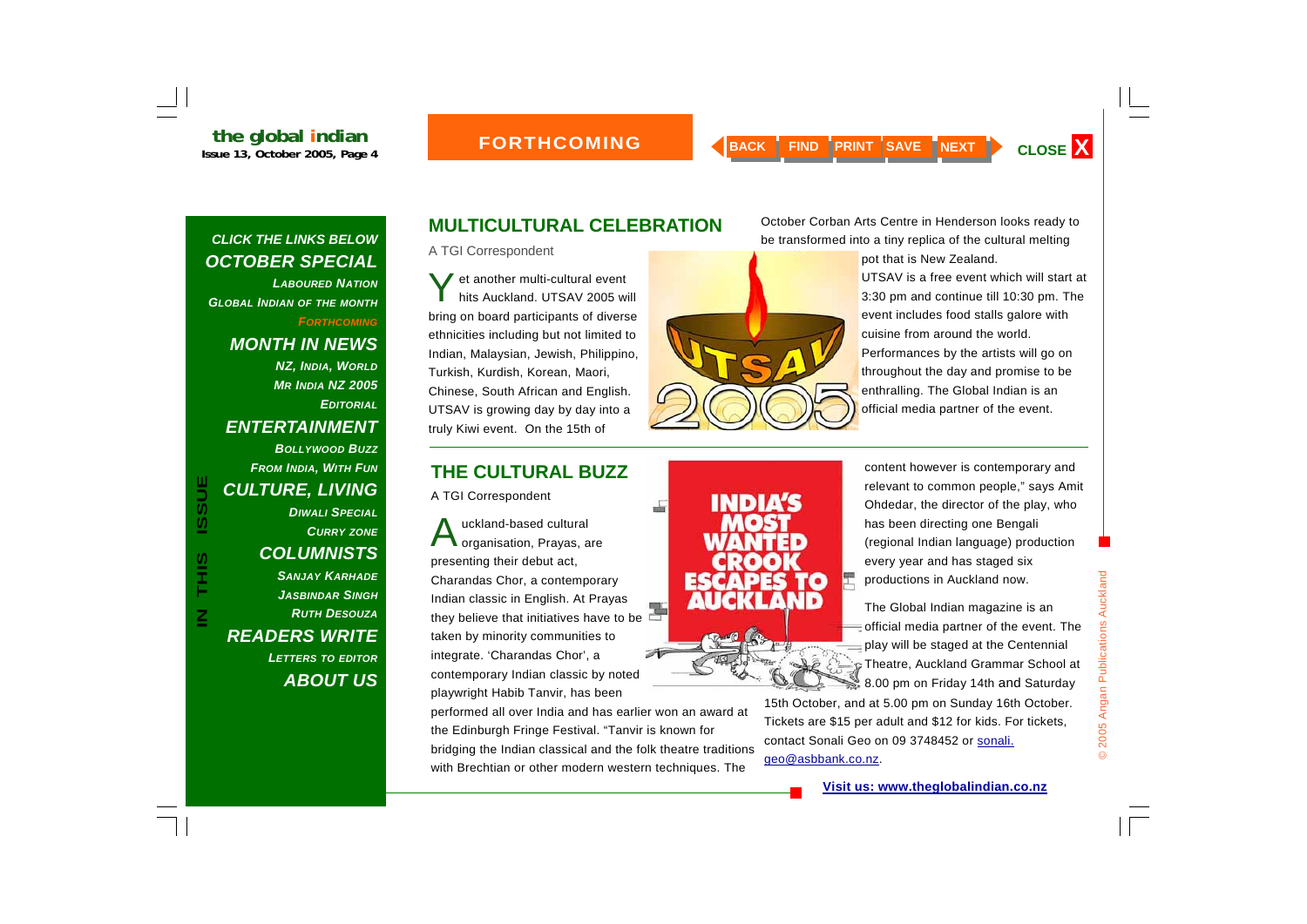*LABOURED NATIONGLOBAL INDIAN OF THE MONTH FORTHCOMINGMONTH IN NEWS NZ, INDIA, WORLD MR INDIA NZ 2005 EDITORIALENTERTAINMENT BOLLYWOOD BUZZFROM INDIA, WITH FUN CULTURE, LIVING DIWALI SPECIALCURRY ZONE COLUMNISTS SANJAY KARHADEJASBINDAR SINGHRUTH DESOUZAREADERS WRITE* 

**IN THIS ISSUE**

SILT<br>TH

 $\overline{\underline{\mathsf{z}}}$ 

**ISSUE** 

*LETTERS TO EDITOR*

*ABOUT US*

### **FONTERRA IN INDIA NEW ZEALAND GEARS INDIA** INDIA AND MORLD

AUCKLAND—Britannia New Zealand Foods (A joint venture between New Zealand's Fonterra and Britannia from India) has introduced Anlene, a high-calcium, non-fat milk powder in India.

The move is important because India is a huge market which is heavily oriented to a dairy diet, unlike much of Asia. It's experiencing a rapid expansion of middle class consumer markets willing to buy imported foods, an NZPA report said. The Indian joint venture, created in 2001, will be launching four new cheese products within six weeks.

Incidentally Sanjay Khosla, Fonterra Brands' managing director, joined the New Zealand dairy industry following a 27-year stint with Unilever based in India, London and Europe, and was the chairman of the Board for the \$5 billion Unilever beverages category.

### **GETTING MARRIED? SIGN UP**

NEW DELHI—What comes after wedding? Honeymoon? Not any more if you are an Indian citizen getting married anywhere in the world. Very soon, the registration of marriage will become compulsory, if the Compulsory Registration of Marriage Bill 2005 is enacted, India's leading daily *the Times of India*  reported recently. The major legislation aims to protect the rights of women, and curb child marriages, polygamy, forced marriages and large scale trafficking of women, a member of the National Commission for Women which prepared the bill, told the world's largest English newspaper.

Once the proposal becomes law, Indian citizens marrying in India or abroad will need to get their marriages registered within 30 days. If they fail to do so, a fine of Rs 2 per day will be imposed, the daily added.

### **U.S. INVESTOR TO PUT US\$1B IN INDIAN REAL ESTATE**

MUMBAI—A major NRI group is investing a whopping US\$1 billion in India's recently-liberalised real estate sector, the *Hindustan Times*  reported. The US-based Royal Indian Raj International Corporation (RIRIC) will raise its funds from The Greenwich Group International (an American real estate investment banking firm) and develop a number of private cities in India, the country's leading daily added. Bangalore, Mumbai, Delhi and Kolkata are expected to benefit from the investment, following India's decision to allow foreign direct investment to provide for the housing shortage. RIRIC expects to create direct employment for 10,000 over the next decade, HT added.

The US\$50 billion Indian real estate market is booming and expected to grow at 25% annually.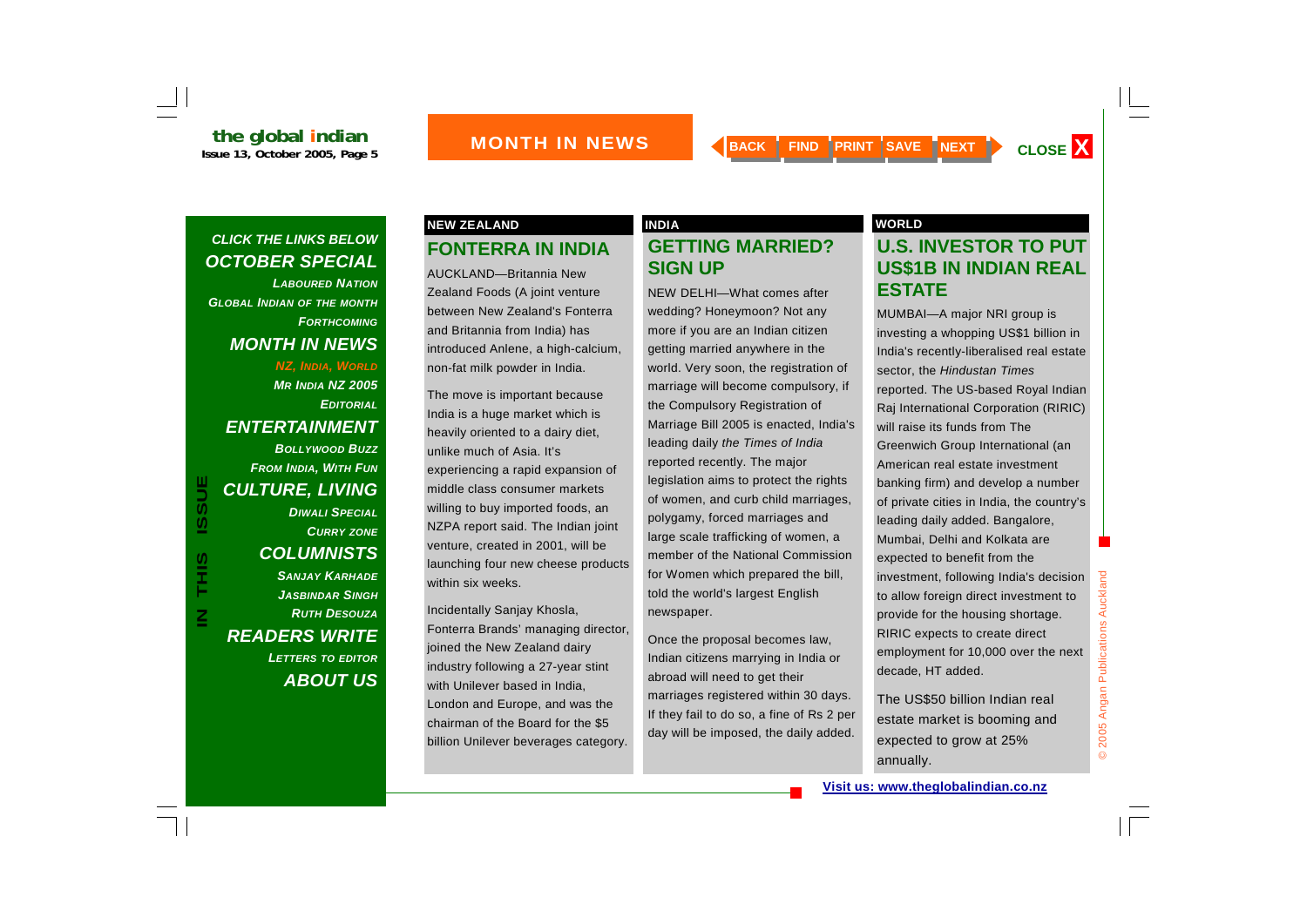

### *CLICK THE LINKS BELOW OCTOBER SPECIAL*

*LABOURED NATION*

*GLOBAL INDIAN OF THE MONTH FORTHCOMINGMONTH IN NEWS NZ, INDIA, WORLD MR INDIA NZ 2005 EDITORIALENTERTAINMENT BOLLYWOOD BUZZFROM INDIA, WITH FUN CULTURE, LIVING DIWALI SPECIALCURRY ZONE COLUMNISTS SANJAY KARHADEJASBINDAR SINGHRUTH DESOUZAREADERS WRITE LETTERS TO EDITOR ABOUT US*

**IN THIS ISSUE**

S<br>HH<br>H

 $\overline{\mathsf{z}}$ 

**ISSUE** 



#### **MR INDIA NZ 2005: BOYZ CAN DANCE TOO!**

#### Sangeeta Anand

If this edition of The Global Indian<br>showcases New Zealand as a happening place, it sure is, especially on the cultural front. Mr India NZ 2005 was one such event, as it attracted many from the non-Indian communities. In fact, two main sponsors of the event were Asian companies.

The event did well in attracting a multi-cultural audience; the selection of judges was good; and the opening haka performance was impeccable.

Emulating 13 contestants, 27-year old New Zealand-born Nelish Chauhan won the title. "It was great to see so many diverse backgrounds compete for one title. I feel great to have won the title, but the real winner were the New Zealand and Indian cultures," Nelish said.

The panel of judges included David Hartnell (celebrity journalist), Jim Blackman (founder of Triangle TV), Denise l'Estrange Corbet (fashion

designer), Mana Dave (Hairdresser of the year Expo NZ 2005), Kelly Swanson-Roe (TV3's lifestyle presenter), Jenene Crossan (founder of nzgirl.co.nz), Jackie Clarke (a Zealand Idol judge) and Faraaz Ali (Mr India NZ 2004). Speaking to The Global Indian, David said, "This was a great group of young men who have stepped outside the box for a once in a lifetime experience. I've been the chairman of the judging panel for the past two years and each year I've found all the contestants to be respectful of each other and everything connected with the contest."

A stronger MC team may do wonders for the show next year by tying together all the enchanting individual performances. Prakash Mani, the organiser, brought on board many entertaining acts to make the event most entertaining, and it took away attention from the real stars of the night – the contestants. The panel of judges should include someone with a background in Indian culture.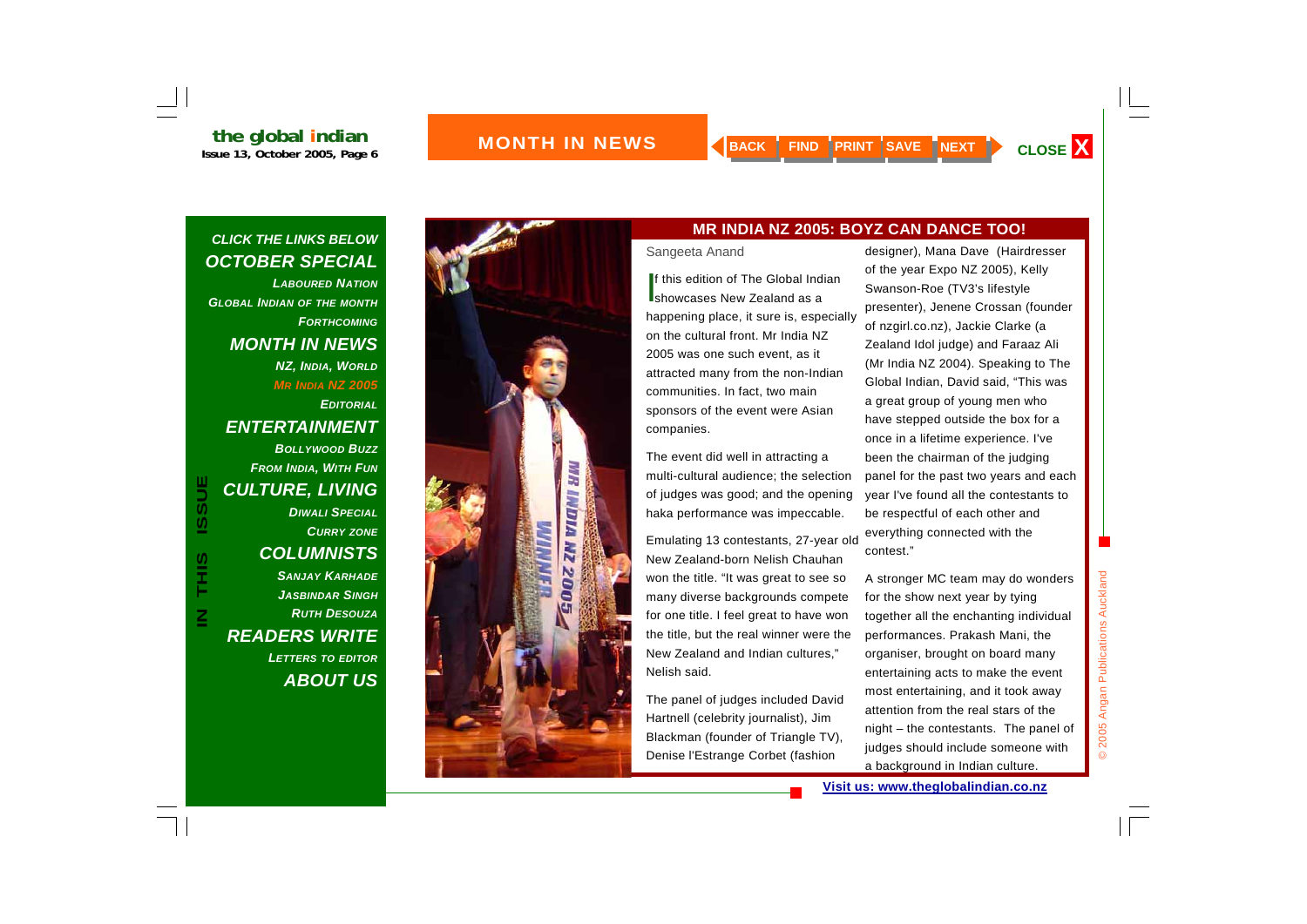*LABOURED NATIONGLOBAL INDIAN OF THE MONTH FORTHCOMINGMONTH IN NEWS NZ, INDIA, WORLD MR INDIA NZ 2005 EDITORIAL*

*ENTERTAINMENT* 

*BOLLYWOOD BUZZFROM INDIA, WITH FUN CULTURE, LIVING DIWALI SPECIALCURRY ZONE*

**IN THIS ISSUE**

**SHITH** 

 $\overline{\underline{\mathbf{z}}}$ 

**ISSUE** 

## *COLUMNISTS*

*SANJAY KARHADEJASBINDAR SINGHRUTH DESOUZAREADERS WRITE LETTERS TO EDITOR ABOUT US*

### **GANDHI—AN N.R.I. DREAM**

**EDITORIAL** 

Vaibhav Gangan

136 years ago, on 2nd October, a global citizen was<br>born. The UK, South Africa and finally India—Gandhi lived in three different cultures, was influenced by each, and finally influenced each. As we go to print with this issue, Gandhi Birth Anniversary is celebrated worldwide.

While talking to some South African whites in New Zealand, I realised the number of parallels between India and South Africa, Gandhi being one. While studying in the UK, Gandhi went full circle from trying non-vegetarian diet take away rights of a few without affecting the rights of to coming very close to getting attracted to a white woman. His conscience stood him in good stead at crucial was an NRI, like us. Should the similarity end there?



# Restore a childhood, support CRY

times. Gandhi's story is not of abstinence because that would put him in the same league as God. It's more of getting carried away by senses first, and then learning from those mistakes, and observing abstinence. This

quality of Gandhi makes him a guy-next-door while at the

ordinary virtues. As an NRI, he went to South Africa, saw

As my South African white friend said, "Apartheid was as much detrimental to whites as it was to blacks. You can't

others." Let's look at NRIs throughout the world. Gandhi

same time influences so many souls with his extra-

the conditions of Indians, fought for their rights for 21

years, and brought justice to their cause.

Even today, 50% of Indian children do not go to school; 17 million still work for a living. In the last 26 years, CRY has made a difference to the lives of over 1.37 million children.

Donate online: www.cry.org. Meet us at CRY Stall at the Diwali Festival in Auckland on 30 October. To volunteer, phone Vaibhav Gangan (0212514924) or visit: http://groups.yahoo.com/group/CRYNZ/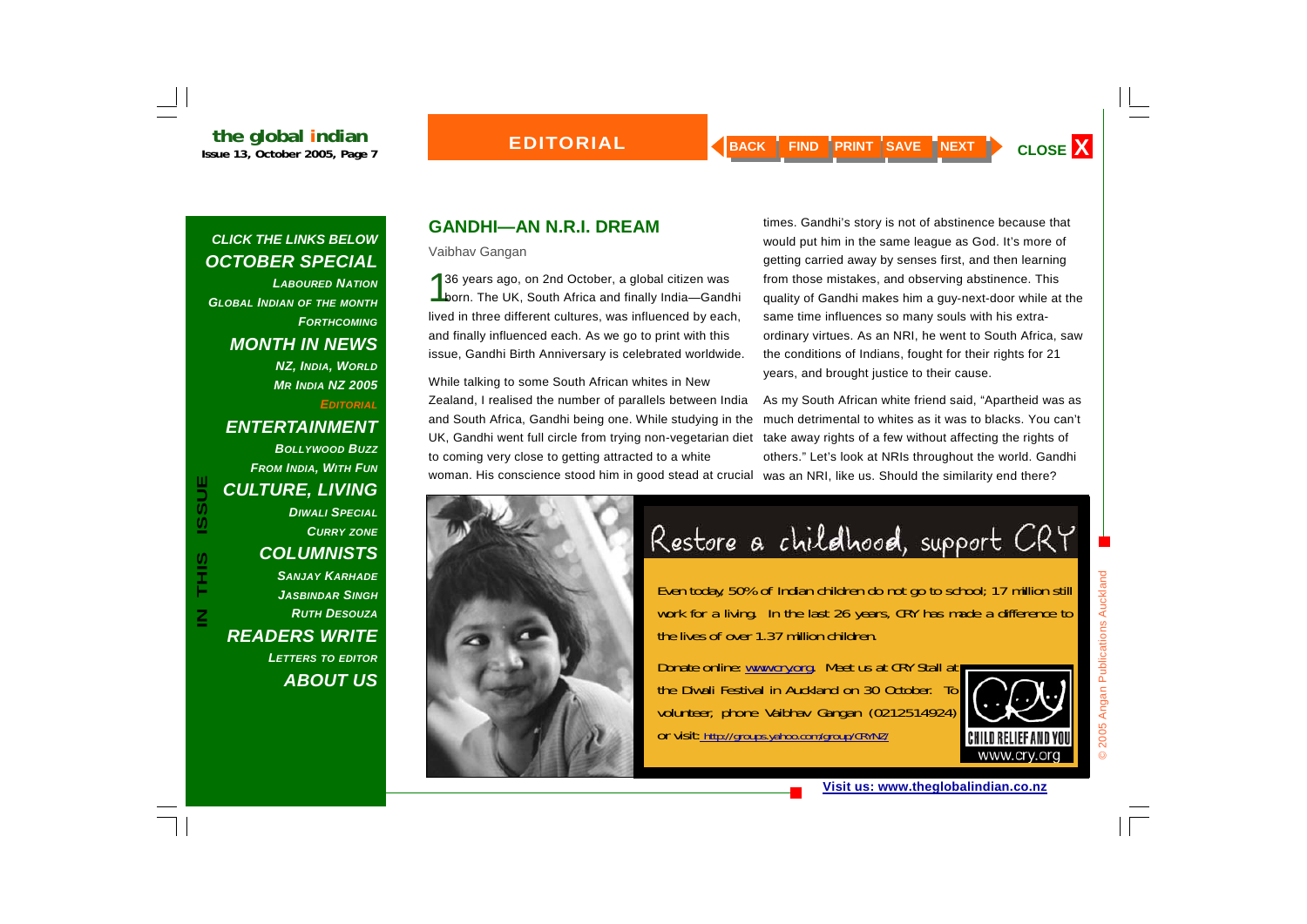*LABOURED NATIONGLOBAL INDIAN OF THE MONTH FORTHCOMINGMONTH IN NEWS NZ, INDIA, WORLD MR INDIA NZ 2005 EDITORIALENTERTAINMENT BOLLYWOOD BUZZFROM INDIA, WITH FUN*

## *CULTURE, LIVING DIWALI SPECIALCURRY ZONE COLUMNISTS*

*SANJAY KARHADEJASBINDAR SINGHRUTH DESOUZA READERS WRITE LETTERS TO EDITOR ABOUT US*

### **REMAKING CLASSICS**

Vivek Singhania

fter Sanjay Leela Bhansali (*Devdas*) and Pradeep Sarkar (*Parineeta*), it is now the turn of Ram Gopal Varma and Farhan Akhtar to remake Bollywood's own classics. **While** 



biggest blockbusters was inspired from an earlier Rajshri film *Nadiya Ke Paar*.

For starters, Akhtar has chosen to remake the Amitabh Bachchan classic, *Don*, with none other than current superstar Shahrukh Khan. Although Don still lives fresh in the memories of most Bollywood fans,

remains iconic and rules the heart of all Bollywood fans across the globe. His performance as *Gabbar* of the 21st century should decide the fate of this remake just the way Amjad Khan's portrayal wowed audiences then and paved the way for the film to create Bollywood history.

Whether it will be Feroz Khan's

Starting with this issue, we are delighted to exclusively bring on board yet another renowned columnist. Vivek is a Bollywood film-maker with features like Na Tum Jaano Na Hum and Chura Liyaa Hai Tumne to his credit. The London Business School graduate refuses to sit on fence while writing exclusively for The Global Indian.

been filmed by Bollywood, Varma and what with repeat telecast on satellite Akhtar have chosen contemporary classics from the Bollywood mainstream stable.

It is no hidden fact that Bollywood's writers have been reluctant to write original screenplays preferring instead to plagiarise old and contemporary Hollywood films. Now looking at their Hollywood counterparts successfully remaking their vintage classics, Bollywood too is gearing up to follow this formula. Of course, closer home too - *Hum Aapke Hain Kaun* - one of Bollywood's

television, Shahrukh's portrayal will be eagerly anticipated by Indian audiences in India and abroad. Giving Shahrukh company are Kareena Kapoor and Priyanka Chopra.

Varma, after finding success with *Sarkar*, a film inspired by Coppola's *Godfather*, has now chosen to remake *FEEDBACK: You can email your*  probably the biggest Bollywood grosser of all times, *Sholay*, with Amitabh Bachchan likely to play the role of *Gabbar*, originally essayed by late Amjad Khan. Three decades after he played *Jai* in *Sholay*, Amitabh still

Qurbani or Shekhar Kapur's *Masoom* next, only time will tell. What may be worth noting is that Frank Capra remade his own classic *Lady for a Day* in 1961 as *Pocketful of Miracles*, so perhaps it may just be time for Yash Chopra to remake his 70s classic—*Deewar* again.

*selection of Bollywood films that you would like to see remade, to: editor@theglobalindian.co.nz*

© 2005 Angan Publications Auckland

 $\odot$ 

2005 Angan Publications Auckland

Due to space constraints, we are unable to publish Movie Guide this month. Apologies—Editor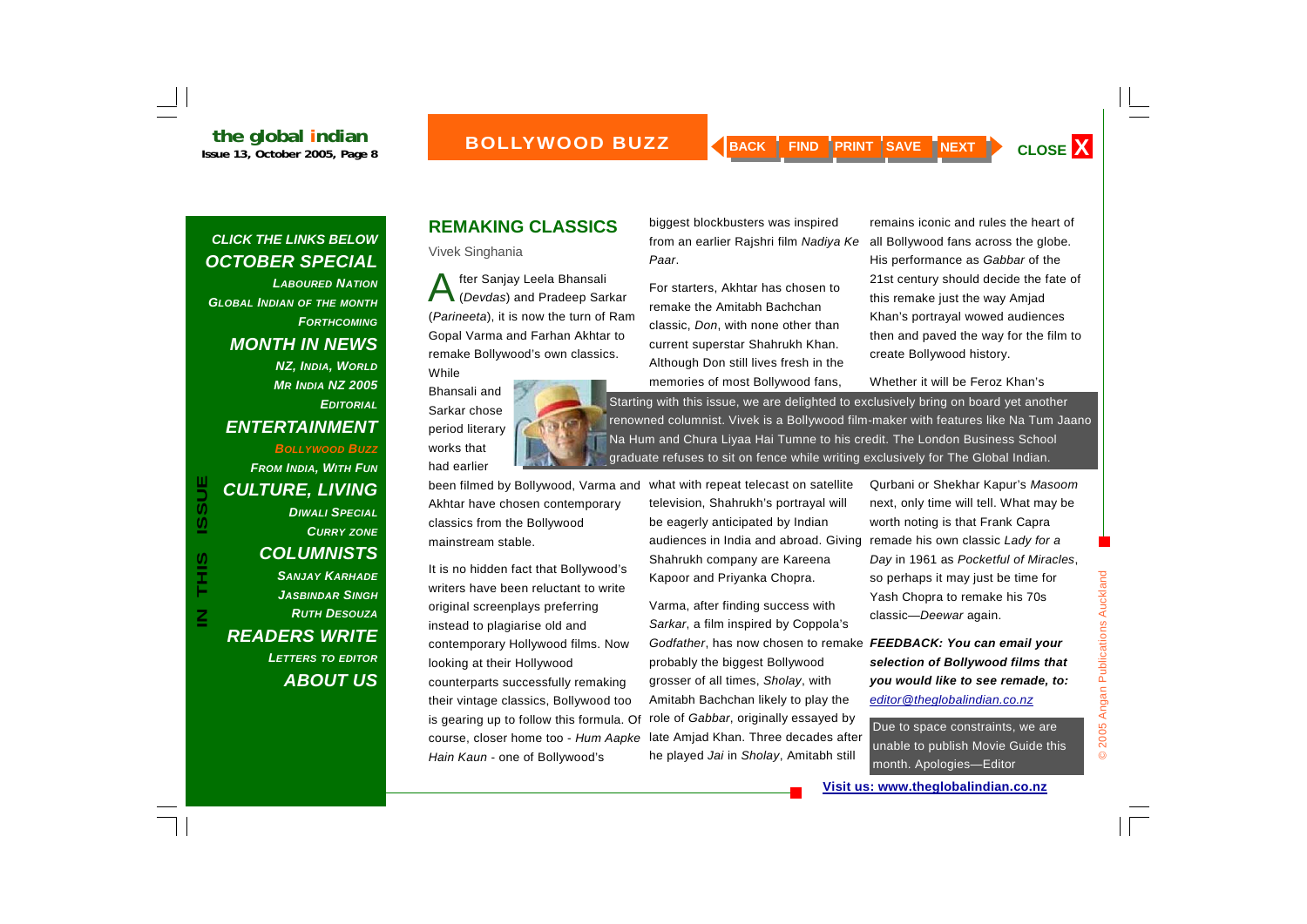### **REVIEW**

### *CLICK THE LINKS BELOW OCTOBER SPECIAL*

*LABOURED NATIONGLOBAL INDIAN OF THE MONTH FORTHCOMINGMONTH IN NEWS NZ, INDIA, WORLD MR INDIA NZ 2005 EDITORIALENTERTAINMENT BOLLYWOOD BUZZFROM INDIA, WITH FUN CULTURE, LIVING DIWALI SPECIALCURRY ZONE COLUMNISTS SANJAY KARHADEJASBINDAR SINGHRUTH DESOUZAREADERS WRITE LETTERS TO EDITOR ABOUT US*

**IN THIS ISSUE**

SIH⊃

 $\overline{\mathsf{z}}$ 

**ISSUE** 

### **FROM INDIA, WITH FUN**

Sangeeta Anand

This season's *From India With Love* was like one of those old Dada Kondke or Govinda-David Dhawan movies – where actions spoke louder than words and was greeted by even louder laughter.

The story in brief – *Manhur* and *Pushpa* migrate from an Indian village to New Zealand, with the intent of earning enough money to treat *Pushpa*'s ailing father back home. The story takes us through a new migrant's days of struggle in New Zealand following rejection, before they settle and grow old in this land. The story fails to make any point (which may be intentional).

Tarun Mohanbhai and Rajeev Varma have combined drama with a movie very well, with song sequences on the

### **KRISHNAN DAIRY IN MELBOURNE**

MELBOURNE—Having captivated Australian audiences at 10 Days



screen in the background. Rajeev Verma is more ecstatic of the two, with athletic steps and tremendous talent for playing multiple roles.

Like the Govinda movies, the storyplot is incidental. There are moments in the play where the creativity reaches its peak, but overall, the play lets discerning theatre-goers down in many scenes. There are clearly areas in the plot that lend a very good source for 'situational comedy', but the thrust of the play has been more on 'physical' comedy.



However, *Those Indian Guys* had audiences (or most of them) in splits throughout the play. The play made a mockery of Bollywood (the song sequences, the hero braving numerous bullets, and of course, the dialogue with God), and of Indian culture. At one place, *Pushpa* says, "This letter must have come from India –it smells of shit!" Of course, in a few places, the joke is on New Zealand as well – the welfare system, the racism and the like. The play was cashing on the audience's ignorance or misconceptions about Indian culture. The *NZ Herald* feels that the play "offers a sweet and funny insight into life as an Indian New Zealander." This surely is not a representation of an Indian Kiwi (I hope not!). For commercial stage, actors forgetting their lines not just once, but thrice on the final night of the show, leaves a lot to be desired.

on the Island and the Castlemaine State Festival, *Krishnan's Dairy* has now opened its doors in Melbourne. October 19 to 30, at The Malthouse. Not to be missed!

**Visit us: www.theglobalindian.co.nz**

 $\overline{\odot}$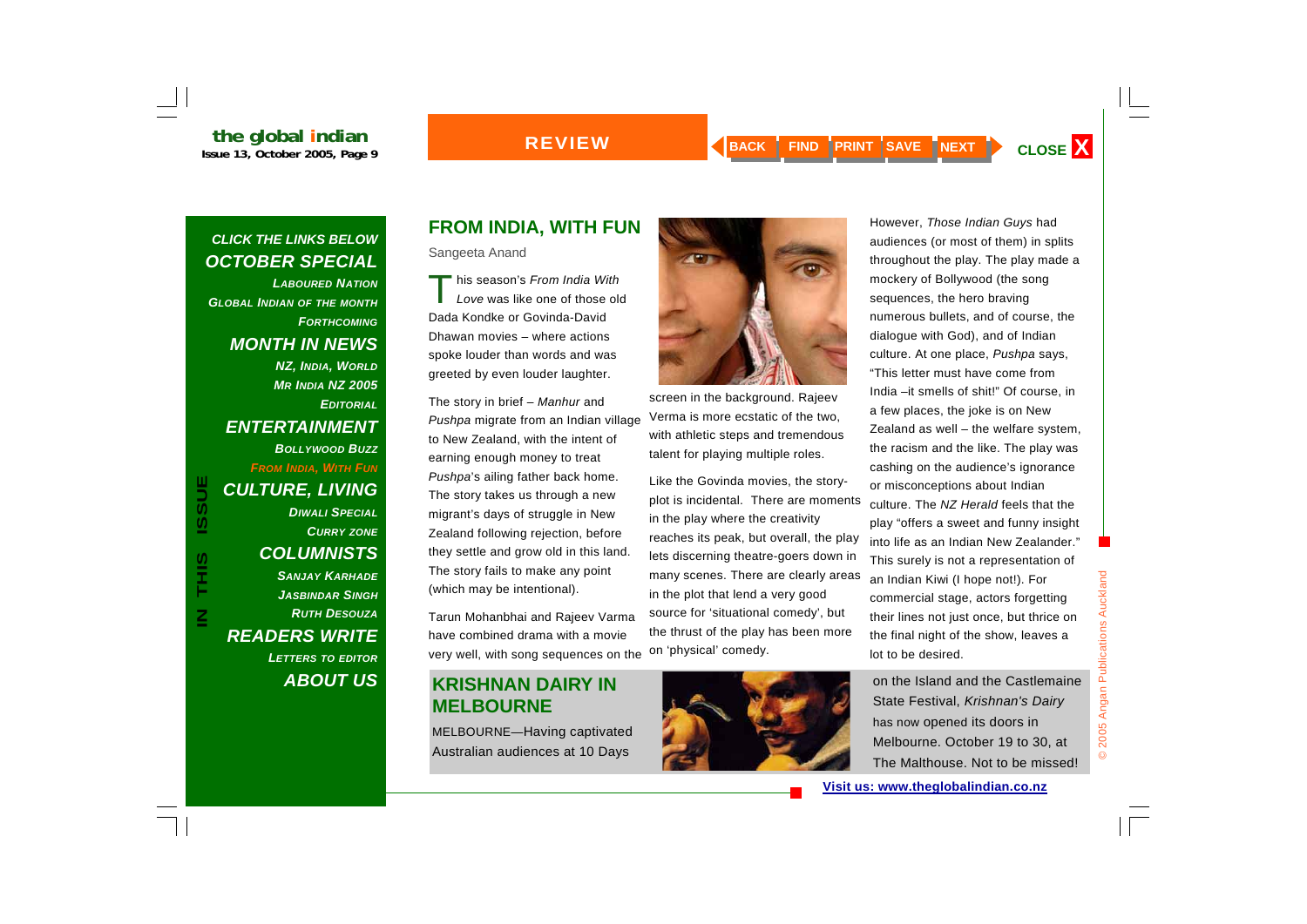### *CLICK THE LINKS BELOW OCTOBER SPECIAL*

*LABOURED NATIONGLOBAL INDIAN OF THE MONTH FORTHCOMINGMONTH IN NEWS* 

*NZ, INDIA, WORLD MR INDIA NZ 2005 EDITORIALENTERTAINMENT BOLLYWOOD BUZZFROM INDIA, WITH FUN CULTURE, LIVING* 

### *DIWALI SPECIALCURRY ZONE COLUMNISTS SANJAY KARHADEJASBINDAR SINGHRUTH DESOUZA*

# *READERS WRITE LETTERS TO EDITOR*

*ABOUT US*

**FESTIVAL OF LIGHTS** Waitakere diwali calabrations **Sunday 16th October, 2005** Ipm-10pm at

### **The Trusts Stadium, (House of Diwali) Central Park Drive, Henderson**

### **FIREWORKS IN WAITAKERE**

#### Sangeeta Anand

W aitakere City's Diwali Festival or<br>
festival of lights on 16 October at the Trusts Stadium in Henderson promises to be an entertaining night. The Global Indian magazine is an official media partner. Hosted by the Waitakere Ethnic Board and sponsored by Radio Tarana, the festival is expected to attract 7000 people who can enjoy traditional Indian dances, taste Indian delicacies, participate in Rongoli competition as well as enjoy a variety of other ethnic performances. The programme starts at 2pm and depicts the multi-ethnic nature of our

communities and reflects the modern side of Indian music and dances. The evening programme begins at 6pm and emphasises traditional and religious aspects of Diwali. Sonar Chand, who is overseeing the entertainment, says, "The line up of performers is one of the most exciting features." The festival plans to top off the night with a dazzling display of fireworks. Contact Ann Pala on 09 818 4450 or Camille Nakhid 021 045 7368 or Rachel Blundell 836 8000 ext 8461.

The winner of the September surprise gift competition is **Tulip Oliveira** (again!). Winner should contact us within a month. Would you like to win? Just send us email addresses of your friends in New Zealand. They'll get our future issues free, and you will go in a draw to win a surprise gift. Entries close 20th of this month. Email: editor@theglobalindian.co.nz (Open to NZ readers. Email **WIN** the global indian tell-a-friend draw

addresses should be valid and should be of people living in New Zealand. Management's decision will be final.)

**ASURPRISE GIFT** 

© 2005 Angan Publications Auckland

2005 Angan Publication

 $\odot$ 

Auckland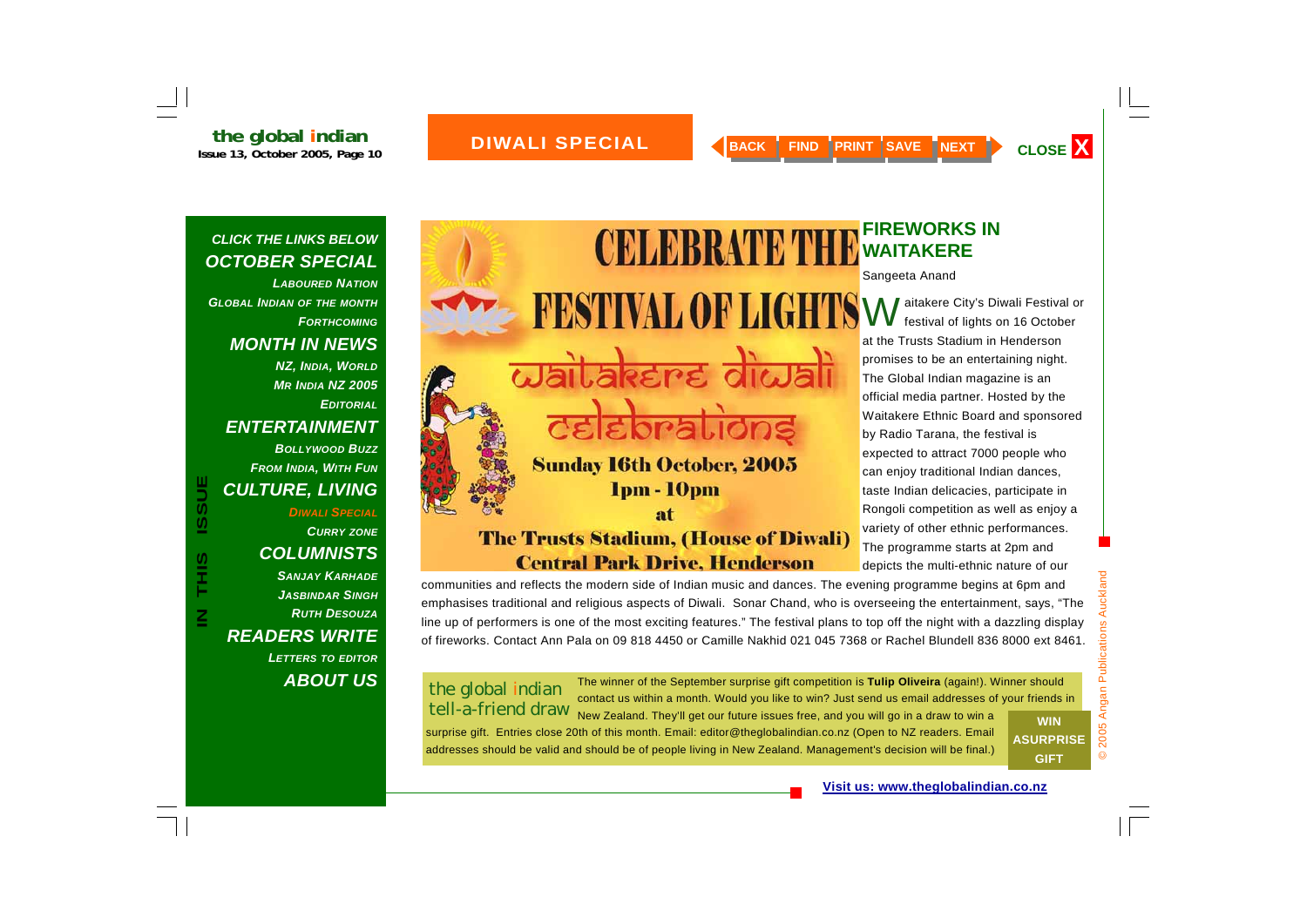### **CURRY ZONE**

### *CLICK THE LINKS BELOW OCTOBER SPECIAL*

*LABOURED NATION*

*GLOBAL INDIAN OF THE MONTH FORTHCOMINGMONTH IN NEWS NZ, INDIA, WORLD MR INDIA NZ 2005 EDITORIALENTERTAINMENT BOLLYWOOD BUZZFROM INDIA, WITH FUN CULTURE, LIVING DIWALI SPECIALCURRY ZONE COLUMNISTS SANJAY KARHADEJASBINDAR SINGHRUTH DESOUZAREADERS WRITE LETTERS TO EDITOR ABOUT US*

**IN THIS ISSUE**

S<br>HH<br>H

 $\overline{z}$ 

**ISSUE** 

### **SPICY EGGS**

Ashok Kumar Parmar

#### **Ingredients**

oil soy sauce

6 eggs; 1 medium onion/spring onion; ½ teaspoon salt, turmeric, chilli powder; 1 teaspoon crushed garlic, crushed ginger, garam masala; 1 tablespoon

#### **Method**

Break the eggs into a bowl and mix in all the ingredients thoroughly. Slice the onions finely and fry in the oil till brown. Pour in the

in Fiji and lives in Dunedin, New Zealand. For a profession, he develops software, and for a hobby, he experiments in

Ashok was born



the kitchen. When he is not writing software, he is writing recipes for the readers of The Global Indian.

egg mixture on medium heat. Using a tablespoon scrape the cooked bits from the bottom. Keep this up until all the mixture is fluffy and cooked.

You can add anything you like - tomatoes, spring onions, green peppers etc. You can add a small amount of milk to make it fluffier. Serve Spicy Scrambled Eggs with bread or roti.

### **Welcome home on Air India**



# **A wide choice of destinations in India. Welcome home and feel the air of**



**6 FAI Building, 220 Queen Street, Auckland Phone: +64 9 3031301; 3034941 Fax: 303 1300 Email: airindia@xtra.co.nz www.airindia.com**

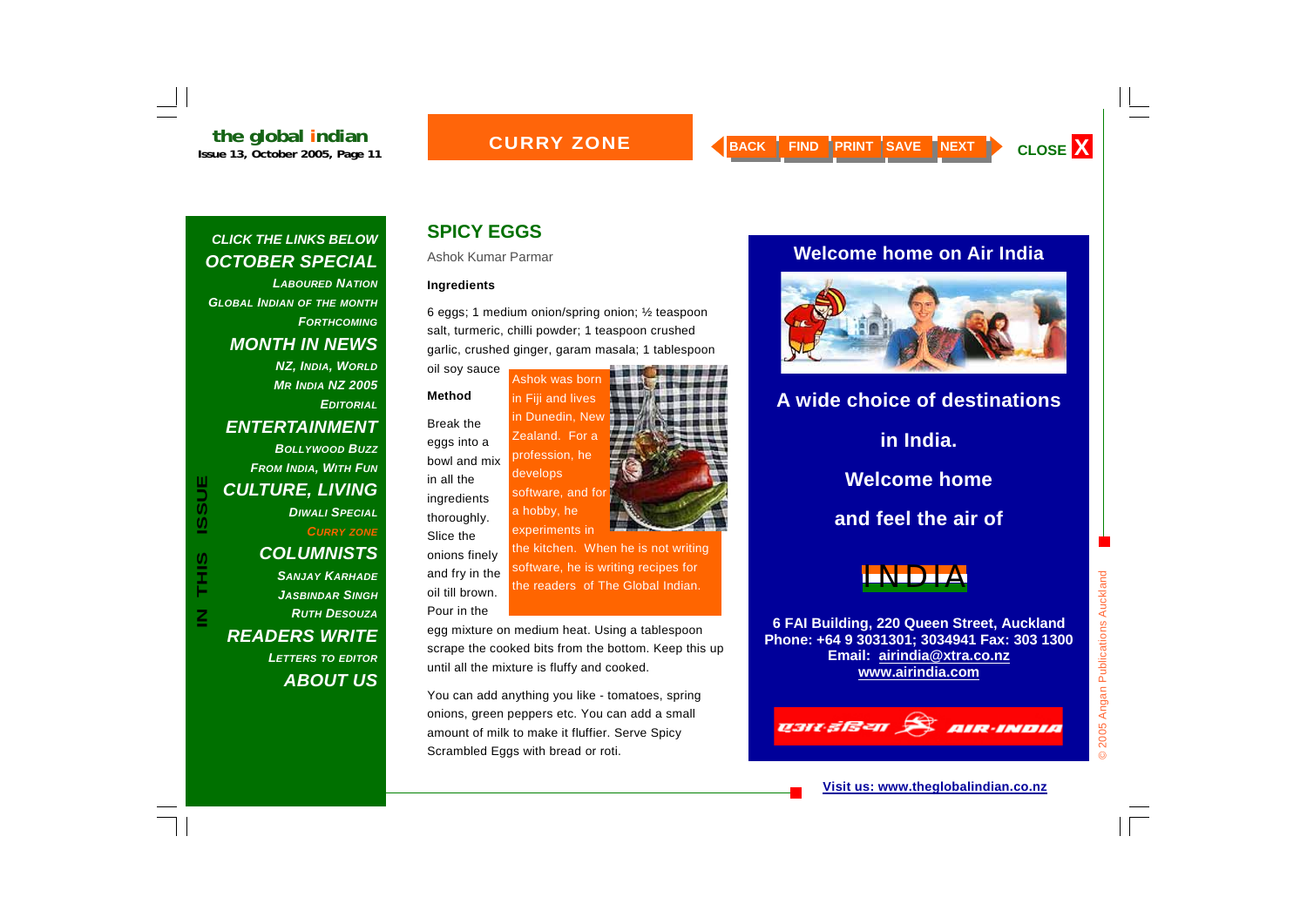*LABOURED NATIONGLOBAL INDIAN OF THE MONTH FORTHCOMINGMONTH IN NEWS NZ, INDIA, WORLD MR INDIA NZ 2005 EDITORIALENTERTAINMENT BOLLYWOOD BUZZFROM INDIA, WITH FUN CULTURE, LIVING DIWALI SPECIALCURRY ZONE COLUMNISTS SANJAY KARHADEJASBINDAR SINGHRUTH DESOUZA*

*READERS WRITE* 

**IN THIS ISSUE**

S<br>H<br>H<br>H

 $\overline{\mathsf{z}}$ 

**ISSUE** 

*LETTERS TO EDITOR*

*ABOUT US*

### **CHAPPELL OR GANGULY?**

Sanjay Karhade

I am not a Sourav Ganguly fan. Nor do I represent Greg<br>Chappell. However, fact remains that the after-effects of the brawl between the two will be far reaching. It's unlikely that the Ganguly-Chappell duo will be able to pose again with pool-cues together unless they imagine them as weapons. Obviously, one will have to go. Who will or should that be?



Sanjay Karhade has been writing on current affairs and sport in India for over two decades. He contributes to The Global Indian on the current and sporting front in India.

Chappell has a reason to be peeved about Ganguly spilling the dressing room chat out in the open. And rightly so. Let's assume that Ganguly was 'told' by the coach to step down latest on the eve of the first test. Then why did Ganguly wait till the third day of the match - when he scored a century - to make Chappell's 'suggestion' public? Would he have done the same thing had he not scored the century? If Ganguly were to make Chappell's suggestion public immediately and had not scored, he would have put his own place in jeopardy. However, after scoring the century he is now able to portray himself in better light, justify his place in the team and also claim the ability to fight against all odds. Now we also know why he batted so

slowly (20 odd runs off 80 odd balls) on the second day. This also clearly establishes that Ganguly himself had asked for Chappell's suggestion and then 'used' the same to his advantage.

Chappell in retaliation has sent a report on Ganguly in which he has reportedly called Ganguly 'mentally and physically unfit to captain India'. Chappell has also said that Ganguly is using divide-n-rule tactic. Here, Chappell has erred as much as Ganguly. It shows that the one-upman-ship was already brewing and the clash of egos was only on the cards.

And if Chappell is losing his balance only after two series then there should be a question mark against the coach's mental fitness as well. Also how will you certify someone's physical fitness who has refused to tour India in his younger days because its dusty and now has no problems coaching India for the full term?

Chappell too can be accused of using divide and rule tactic, because, immediately after his e-mail became public he's talking about how great Sehwag is and how he could be nurtured.

If both are wrong and both cannot sail together, one will have to go. If Ganguly goes, Chappell will be seen as a monster by the players. If Chappell goes, Ganguly may in fact behave as one! In such a scenario who'll take up the coaching assignment in India? And even if both stay aren't we kissing a goodbye to the World Cup?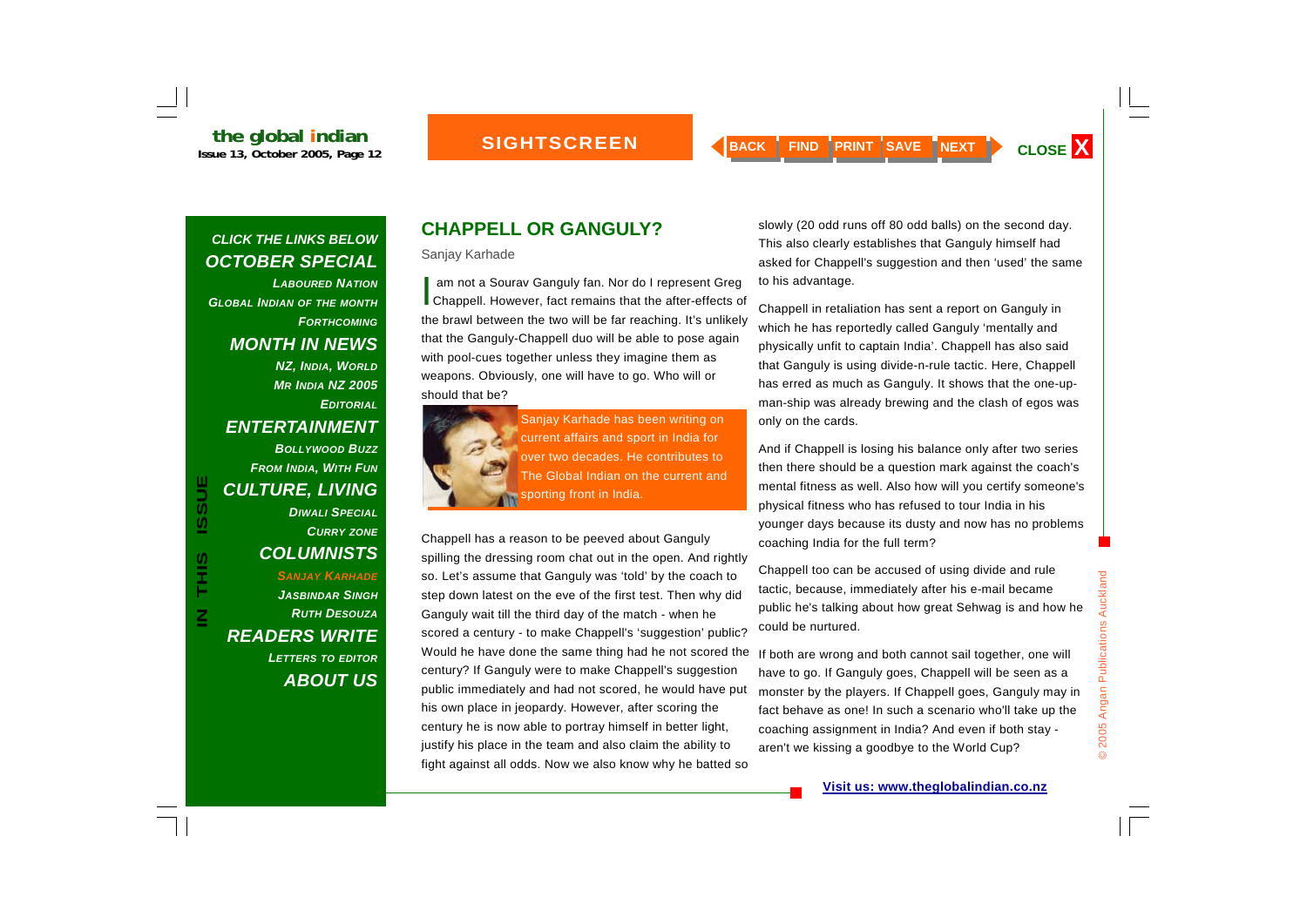*LABOURED NATIONGLOBAL INDIAN OF THE MONTH FORTHCOMINGMONTH IN NEWS NZ, INDIA, WORLD MR INDIA NZ 2005 EDITORIALENTERTAINMENT BOLLYWOOD BUZZFROM INDIA, WITH FUN CULTURE, LIVING DIWALI SPECIALCURRY ZONE COLUMNISTS SANJAY KARHADEJASBINDAR SINGH RUTH DESOUZAREADERS WRITE LETTERS TO EDITOR ABOUT US*

**IN THIS ISSUE**

S<br>H<br>H<br>H

 $\overline{\mathsf{z}}$ 

**ISSUE** 

### **POWER OF FULL ENGAGEMENT**

Jasbindar Singh

If you were to pause for a few minutes and take a reading<br>on the current levels of engagement in your organisation, what do you think you will discover? How engaged will your people be in the projects or strategy which you consider vital for the ongoing success of your business? Engagement is a critical imperative whether you are trying to initiate culture change, build a high performing team or formulate and implement strategy. Superior orgnisational performance has been identified as strongly correlated with high levels of employee engagement by well-

regarded survey firms such as Gallup.

**Your role as a leader:** As a new manager or leader, you may not be fully conscious of all the dynamics that

exist let alone how best to tackle it. Take my coaching client Bill as an example (not his real name). Bill was an exceptional and hugely talented individual in his technical sphere. Because of Bill's perceived capabilities, he had been promoted to lead the charge. When I met Bill, he was seriously working this out by himself. Unfortunately what Bill had overlooked was that his team was not even "in the field" with him. They felt minimised and discounted by how Bill related to them. The commonly expressed sentiment was that he did not appear to be interested in their ideas and contribution. Furthermore that he was uncomfortable in sharing his ideas with them. Bill's abrupt

and impatient manner was also considered an impediment in building good communication channels. Feelings of dissatisfaction and frustrations levels were high in the team but remained unexpressed.

Bill had been so intent on meeting the business objectives, that he had ignored utilising the talent of

those around him and building a strong and competent team. Whilst his role had



changed, Bill's "head set" was still that of a technical

leader.

*Talent wins games, but*<br>teamwork and intelligence *wins championships.'* **Michael Jordan**

It was a sobering moment for Bill when he received his 360 degree feedback. The dawning realisation was "I can't carry on like this." Bill

specialist, not a senior manager or

subsequently embarked on a long but rewarding journey of learning more about the softer skills he had previously written off as a "waste of time!"

Indeed, it could be easy to write Bill off as an extreme "techno" example but what about you? Are you aware which of your behaviours and attitudes might be posing barriers towards being a high performing individual or team? Are you getting the best out of your people? And if you were to take one step, what is one small thing you could do differently?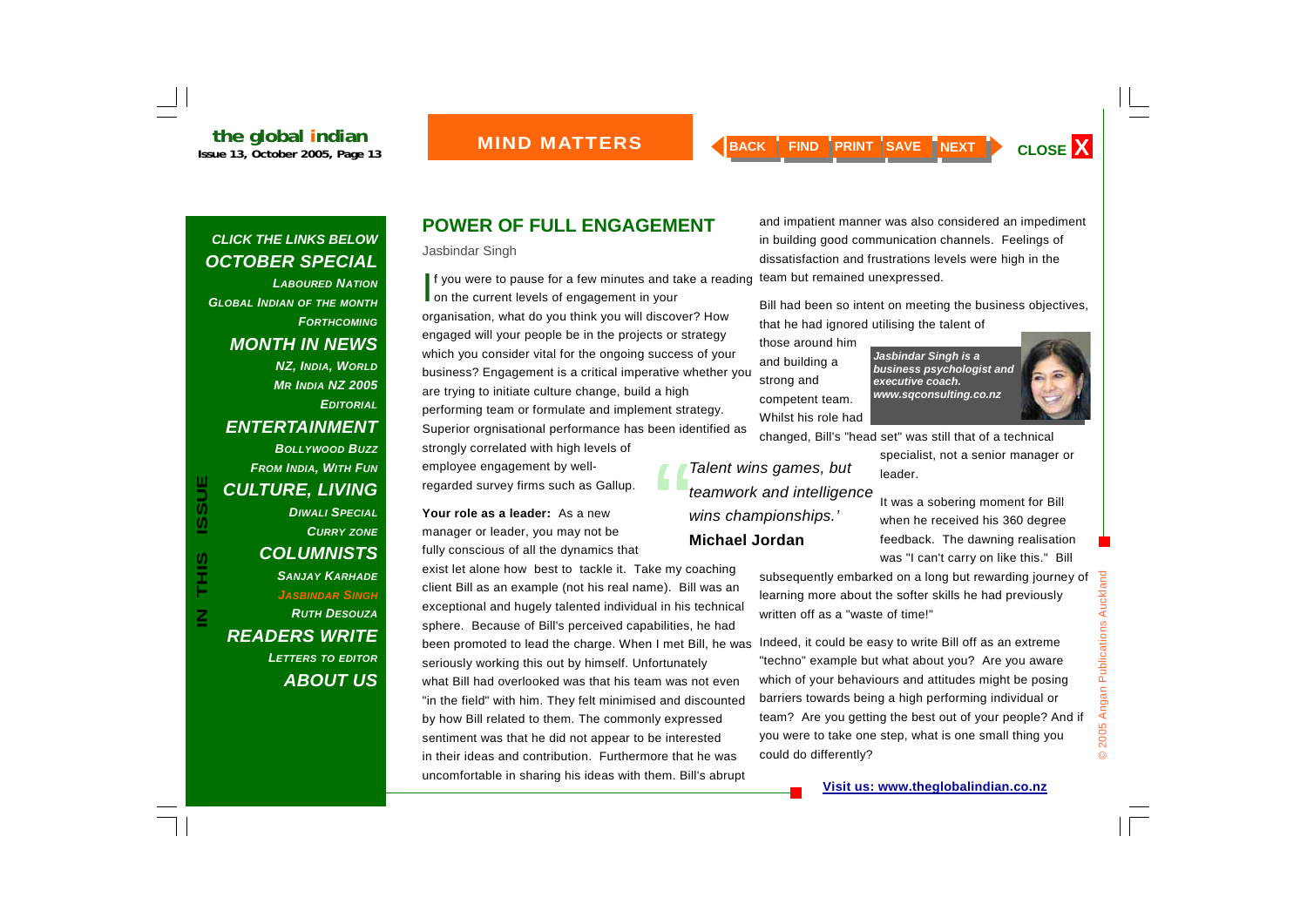*LABOURED NATIONGLOBAL INDIAN OF THE MONTH FORTHCOMINGMONTH IN NEWS NZ, INDIA, WORLD MR INDIA NZ 2005 EDITORIALENTERTAINMENT BOLLYWOOD BUZZFROM INDIA, WITH FUN CULTURE, LIVING DIWALI SPECIALCURRY ZONE COLUMNISTS SANJAY KARHADEJASBINDAR SINGHRUTH DESOUZAREADERS WRITE LETTERS TO EDITOR ABOUT US*

**IN THIS ISSUE**

SIH⊃

 $\overline{\underline{\mathsf{z}}}$ 

**ISSUE** 

## **A BEAUTIFUL LEGACY**

Ruth DeSouza

Sometimes it's not until you lose somebody that you<br>realise the legacy they left you. There is much that

migrating to New Zealand gave me and my family and a recent death made me reflect on those things. There are so many people who are part of our journey to settlement and it's easy to forget their contribution as we become established.

The first house I lived in when I came to New Zealand had a magical garden with kiwifruit vines, mandarin, peach, plum, apple, lemon and grapefruit trees, and a stream at the bottom of it. Quite a contrast from my family's garden in Nairobi both in size and foliage where we had bougainvilleas, kohl rabi and chickens. Here the house had no bars on the windows or guards with cane knives patrolling the street. We lived in that house and garden for

a few months until we got on our feet and found somewhere more permanent. We became friends with the owners of that house and garden and as we had no grandparents in New Zealand they became our 'Nana' and 'Pop'. I am sure that that their garden was an inspiration for my long lasting fascination with growing things. Later my sister Sarah and I lived with Nana and Pop for a short time while my parents and youngest

sister were living in the Kingdom of Tonga for the last few months of their contract. The time we had with them was very precious; they embodied the finest qualities of New Zealanders.

Thanks for the curried<br>sausages (Kiwi style), the cinnamon toast, the love of gardening, the desire to give back to the community...

They were generous with their home, kind to people, were creative, hard

working and gave



*Ruth is a researcher, educator and mental-health nurse.* 

their time to those who needed it.

Nana Claxton was a hospital grandmother and she too inspired me to contribute my time freely to others. Recently Nana Claxton died. Why does it take death to make us do a stock-take of what people have meant to us? Thanks for the curried sausages (Kiwi style), the cinnamon toast, the love of gardening, the desire to give back to the community and most of all thanks for being our Nana when we didn't have one.

"When we were young kids growing up in America, we were told to eat our vegetables at dinner and not leave them. Mothers said, 'think of the starving children in India and finish the dinner.' And now I tell my children: 'Finish your maths homework. Think of the children in India who would make you starve, if you don't" Thomas Friedman of *The New York Times*. **QUOTABLE QUOTE** 

© 2005 Angan Publications Auckland 2005 Angan Publications Auckland  $\odot$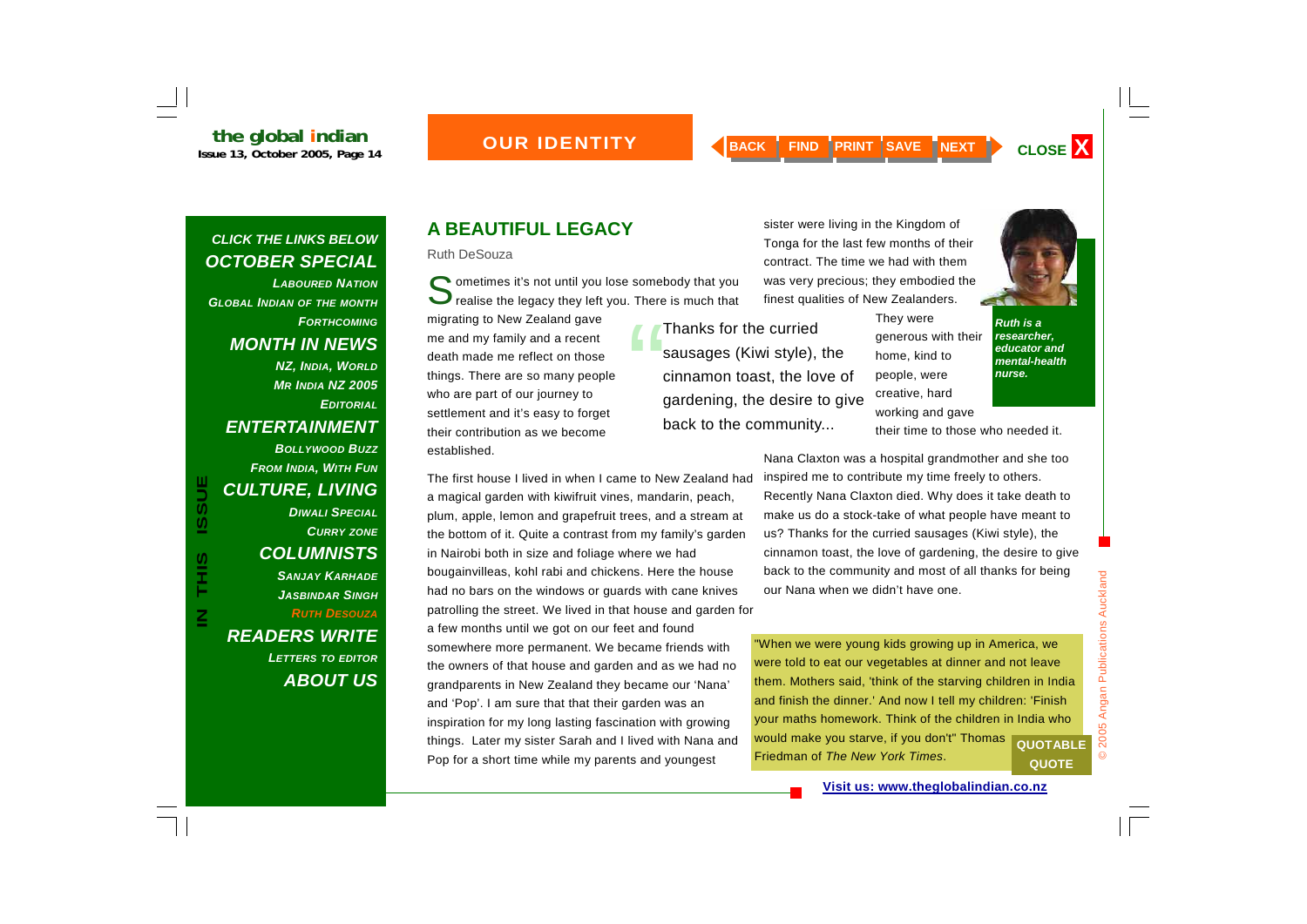*LABOURED NATIONGLOBAL INDIAN OF THE MONTH FORTHCOMINGMONTH IN NEWS NZ, INDIA, WORLD MR INDIA NZ 2005 EDITORIALENTERTAINMENT BOLLYWOOD BUZZFROM INDIA, WITH FUN CULTURE, LIVING DIWALI SPECIALCURRY ZONE COLUMNISTS SANJAY KARHADEJASBINDAR SINGHRUTH DESOUZAREADERS WRITE LETTERS TO EDITOR ABOUT US*

### **WE WON'T ASK FOR FUNDING**

I'd like to respond to Ram Rai's comments about the Independence Day celebrations (Sept 05). I agree wholeheartedly with Ram. One of the Independence day celebrations was organised by West Auckland Indian

the nation we live in will one day be the nation our the nation our children call home. Let's make<br>children call home. Let's make it a better place." it a better place.

Community (WAIC) who do not get funding nor will apply for funding for simple reasons. First, we have at this point done no service to the community. Second, Ram is absolutely spot-on when he mentions the division in the community. We have several ethnic newspapers and two major ethnic radio stations and yet on the day when we hoisted the Indian flag on the Auckland harbour bridge (a first), only one radio station was broadcasting this information and one newspaper felt this didn't warrant a mention. We would like to change that. Third, WAIC was One of our senior citizen members is a Pakeha and her

started by Indians from India but consists of people of Indian descent from Malaysia, Fiji, South Africa and so on because of the lack of cohesion within the community. only link with India is the time she spent in Bombay as a nurse, but she is there faithfully at every event. We are **Harish Patel**



because the nation we live in will one day be it a better place.

#### **Amit Garg, WAIC, Auckland**

*(We would have loved to provide coverage to the flag hoisting if we were informed. When we learnt about it later, we sent our compliments to Yasmin Sait—Editor)* 

### **JEET SHOULD STEP DOWN**

Jeet Suchdeva (Bharatiya Samaj) did not act professionally in dealing with the National Party members (Sep 05). If he does not know who Dr Brash is then he is not capable of representing our Indian community. Who is he to say no to Ravi Musuku? He does not represent community as a whole. He should step down from the community leadership . He may be a Labour supporter but that does not mean all Indians are with him.

*Continued...* 



**Advertise in The Global Indian and see your revenues grow Contact Vaibhav Gangan 021 251 4924 Email: sales@theglobalindian.co.nz**

NZ's e-zine for Indians abroad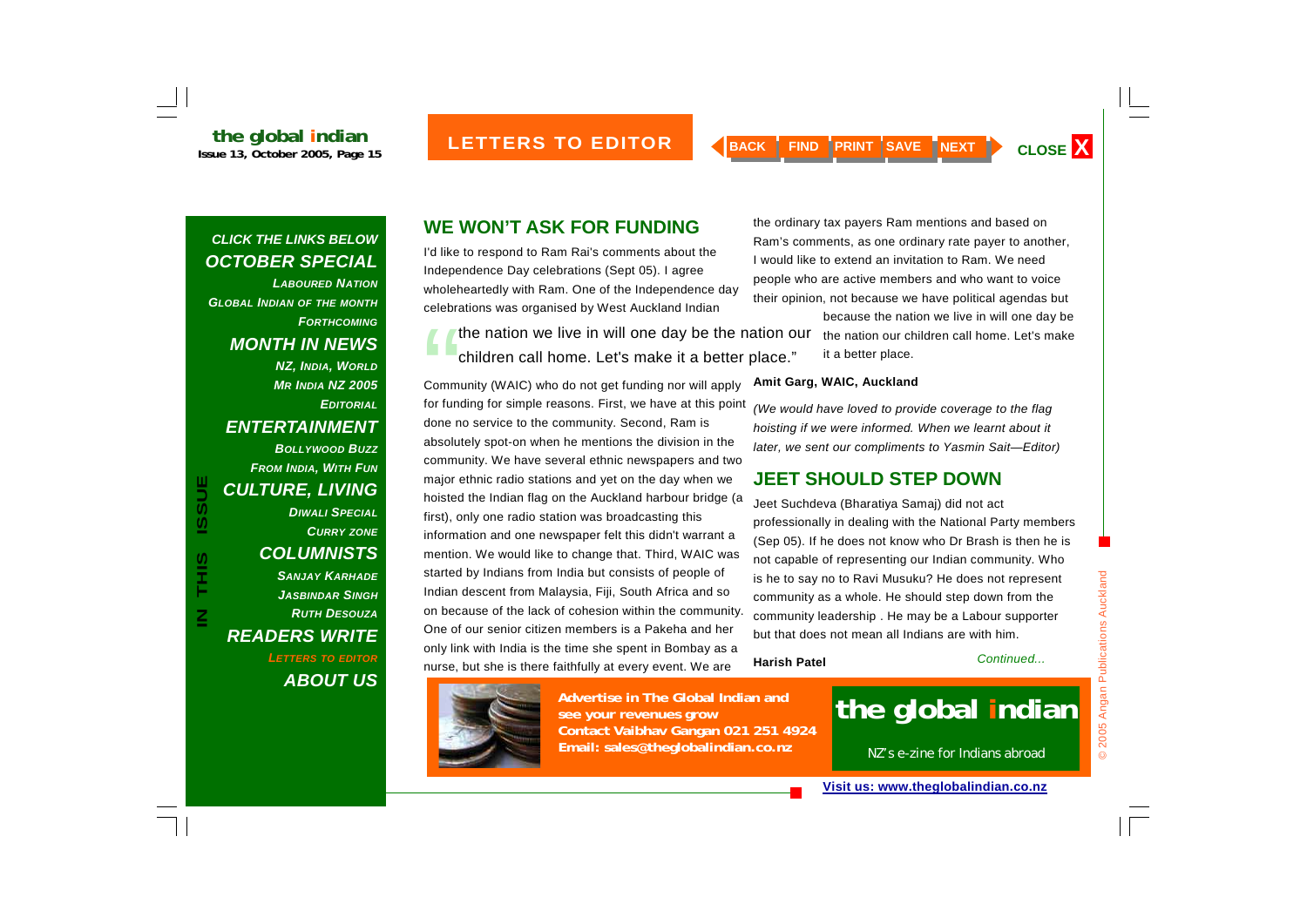#### **READERS TO EDITOR AGE OF PRINT SAVE THEADER ARE SERVING ASSESSMENT OF A LETTERS TO EDITOR AGE FIND PRINT SAVE NEXT CLOSE X the global indian**<br>Issue 13, October 2005, Page 16

### *CLICK THE LINKS BELOW OCTOBER SPECIAL*

*LABOURED NATIONGLOBAL INDIAN OF THE MONTH FORTHCOMINGMONTH IN NEWS NZ, INDIA, WORLD MR INDIA NZ 2005 EDITORIALENTERTAINMENT BOLLYWOOD BUZZFROM INDIA, WITH FUN CULTURE, LIVING DIWALI SPECIALCURRY ZONE COLUMNISTS SANJAY KARHADEJASBINDAR SINGHRUTH DESOUZAREADERS WRITE LETTERS TO EDITOR ABOUT US*

**IN THIS ISSUE**

S<br>H<br>H<br>H

 $\overline{\mathsf{z}}$ 

**ISSUE** 

## **INDO-FIJIAN PERSPECTIVE**

Many Indo-Fijians, like myself, simply vote for Labour because in our minds the Labour Party largely represents the Indo-Fijian party in Fiji and by connotation, the party to support in New Zealand. But for all the support given to Labour in New Zealand what have they done for the Fiji-Indian community? New Zealand has a serious skills shortage and knowing the plight of Fiji Indians and their overwhelming desire to emigrate to countries like New Zealand, as well as knowing the work ethics of Indians and the fact that they are good, law abiding, hard working people, Labour could have offered a variety of schemes to draw these skills,

including providing funding for trade-related training schemes in Fiji. Fiji is perhaps the most important trading partner of New Zealand in the South Pacific. This is due in many ways to the much higher level of economic development of Fiji compared to the other Island nations in the Pacific.

The major contributor to this level of economic development of Fiji is undeniably the contribution of Fiji Indians. It can be said that New Zealand has benefited handsomely from the Indians in Fiji. In their time of need, when the social and economic circumstances of Fiji

Indians in Fiji have been severely deteriorating, very little in the way of friendly, welcoming help, has been forthcoming from the New Zealand Labour government. A

### **Letter of the month**

Surendra Sharma wins "Letter of the Month" award. The winner should contact us within 15 days from the publication of this issue, to collect his surprise gift.

If you would like to win, send your letter to editor: editor@theglobalindian.co.nz

lot of lip service is given by the Labour Party- they speak nice words of comfort and appreciation to the Indian community during the Deepavali Festival, the Eid Festival and during Christmas and New Year. They even host Deepavali receptions in Parliament. This is commendable, but is this what I really need for the problems of my community in Fiji?

#### **Surendra Sharma, Mt Eden, Auckland**

### **MEET OUR EDITOR**

Here's your chance to meet our editor, Vaibhav Gangan, at The Global Indian magazine's booth during Auckland's Diwali Festival at Aotorea Square on 30 October. We look forward to meeting you there.

### **PRIZES TO BE WON**

The Global Indian magazine is giving away prizes to its readers. To win: Send your articles, poems, photos, letters to editor; or send email addresses of your friends. (Details in this issue). You can win surprise gifts. Send in your entries to: editor@theglobalindian.co.nz